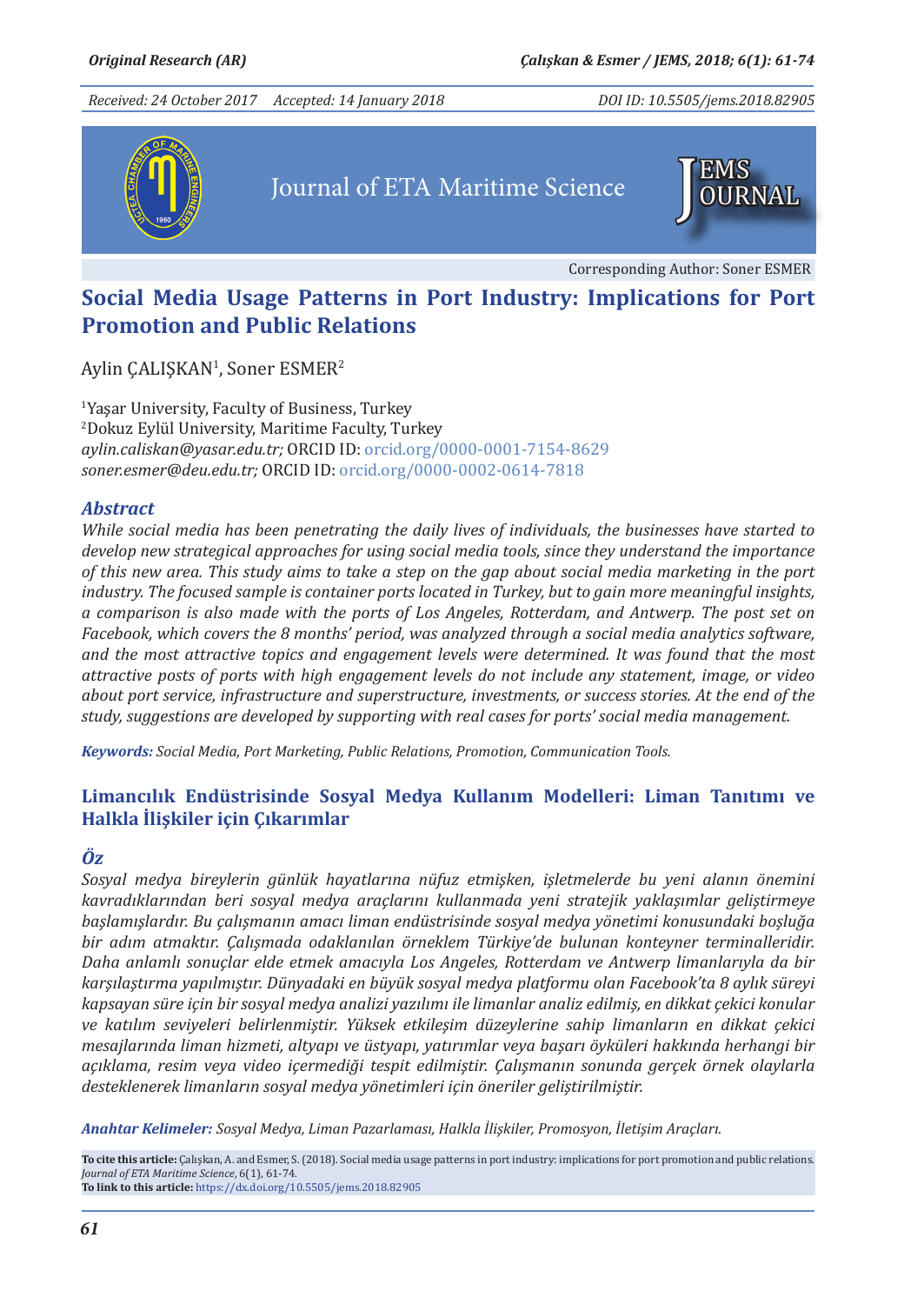#### **1. Introduction**

Although marketing is an integral part of a port process [1], it is still a virgin area where only a limited number of attempts have been made in port-related studies, which constitute only 1.3 percent of total [2]. Early approaches to the marketing research in port industry belong to the Katty Bernard [3] and Institute of Shipping Economics and Logistics (ISL) [4]. Bae [5], Kounoupas and Pardali [6], and Cahoon and Hecker [7] are the studies conducted in the area of market orientation in the port industry. Customer satisfaction, as an indivisible part of marketing science, was handled in the studies of Brooks and Schellinck [8], Thai [9], and Asfour [10]. Market positioning and differentiated marketing offerings subjects were handled by Pardali and Kounoupas [11] and Bauk [12]. A popular subject of marketing science, relationship marketing, has been examined in the port studies of Çalışkan and Esmer [13, 37] and Bennett and Gabriel [14]. Port business marketing communication subject has been unable to go beyond the publication of Katty Bernard [3] titled "Marketing Promotion Tools for Ports" prepared for the UNCTAD monographs on port management. The other well-known studies in marketing communication area of port marketing belong to the Pando et al. [15], Cahoon [16], Parola et al. [17], and Notteboom et al. [18] which had always referred to Bernard's study.<br>In

B2B marketing, marketing<br>cation tools have critical communication importance for the management [19] since they help to develop and maintain interactions with the actors in the environment the company operates. Social media, which enables users to create and share content and allows two-sided, faster and personalized interactions, have been attracting the attention of B2B marketers [20]. It is well known in the current literature that traditional marketing communication

tools which consist of advertising, direct mailing, organizing port days, personal selling, attending international shipping<br>exhibitions, attaining representatives, representatives, efforts for domestic networking, attending domestic fairs, visiting schools, organizing conferences, being a speaker at a conference, and organizing press days are used by port businesses to interact with stakeholders in port community [3, 16, 17, 18]. Besides them, port businesses focus on their websites in order to manage the communication with stakeholders [18]. Using social media is a new emerging communication tool for port businesses. Mangold and Faulds [21] offered social media as a hybrid component of the promotional mix and as an integral part of the businesses' integrated marketing communications strategy. Instead of solely having a website that offers one-way communication, traditional transactional goals and promotion [6], with the help of social media companies are more close to achieving long-term relationships. Social media is seen as a cornerstone of marketing since it has changed the instruments and strategies companies use to communicate [5] with their stakeholders.

The aim of this research is to take a step on the gap about social media marketing in the port industry. The focused sample is container ports located in Turkey, but to gain more meaningful insights, a comparison is also made with the ports of Los Angeles, Rotterdam, and Antwerp. Notteboom et al. [18] emphasize the need of tailoring the content of communication tools with diverse topics to attract and raise the interests of the targeted stakeholders. In order to explore the current communication contents of ports and to enlighten if they are tailoring the contents as Notteboom et al. [18] offers, ports' posts are analyzed and summarized through this study. At the end of the study, suggestions are developed by supporting with real cases for ports' social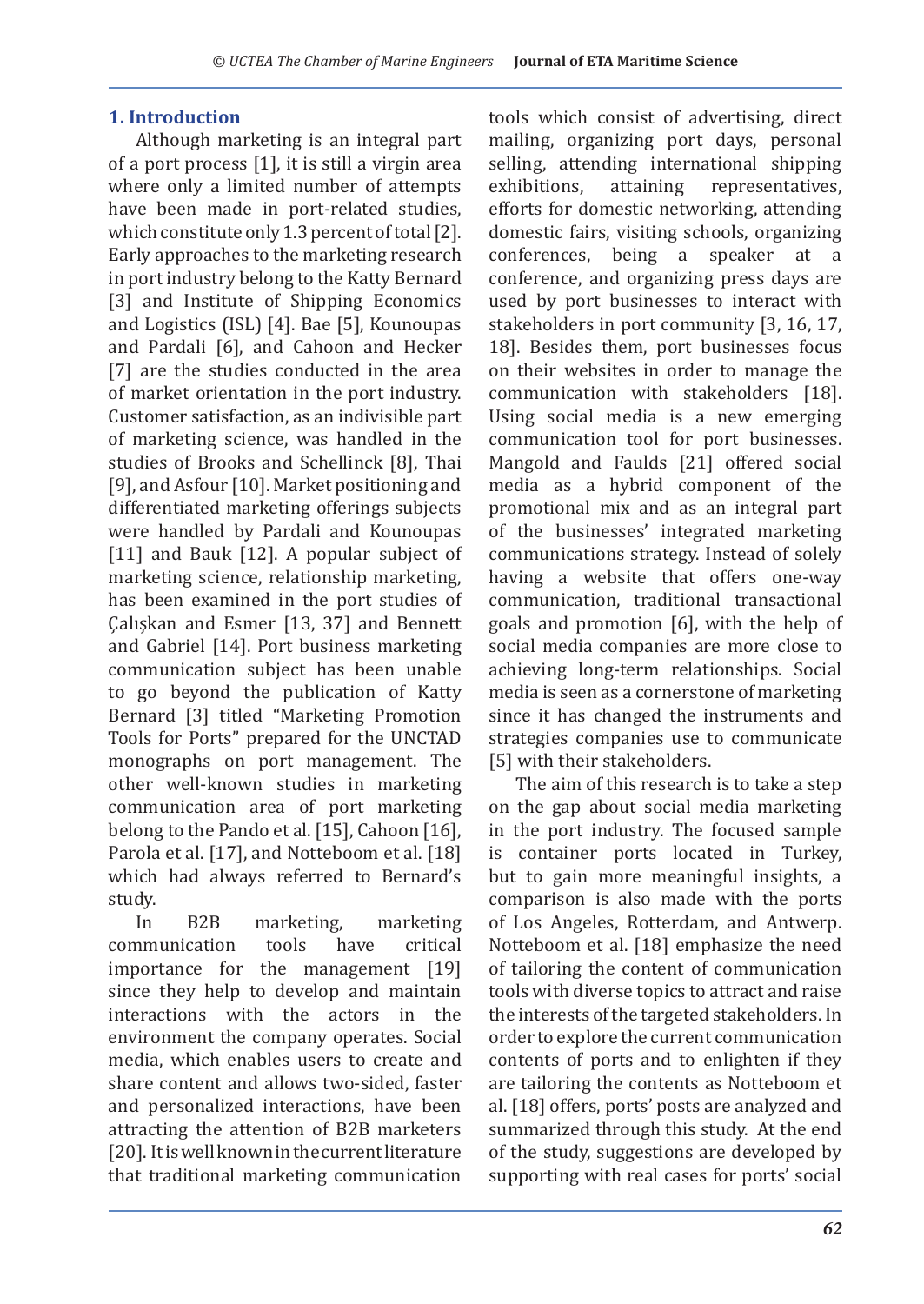media management.

### **2. Social Media for Port Promotion and Public Relations**

As one of the 7 P's in service marketing, the promotional mix is used by ports with the aims of communicating with customers, letting them use the services continuously, and developing the port image. Promotion in the port industry can be defined as activities performed with the aim of informing and changing the attitudes and behaviors of port users [22]. Promotion is seen as a key tool of the non-price competition of ports [23]. Promoting is requisite for port businesses to enable communication with customers, prospects and other stakeholders, to increase awareness, to affect attitudes and behaviors towards the seaport, and to increase economical transactions [3, 16].

Port industry stakeholders include port users (i.e. ship agents, brokers, freight forwarders), carriers (shipping lines, tramp operators), employees and labour unions, concessionaries (i.e. terminal operators), port service providers (i.e. customs, pilots, coast guard), shareholders, financial shareholders, institutions, regulators, local community, and societal groups of interest [18, 24, 25]. Ports have to manage the relations with all the stakeholders and monitor and examine issues, claims, and complaints raised by them [18, 26]. Close relations that developed between ports and stakeholders may help to dig critical clues and issues, and will be benefited by ports in decisionmaking processes and in developing plans and operations.

With the help of social media, port businesses can make this promoting and communication process easier. Additionally, social media would help port businesses to display all of their promotional activities on one platform. Reaching to the greater mass can be achieved via social media by exhibiting all the other performed communication tools (i.e. advertisings, sector reports, videos, images, social responsibility projects, social activities, the conferences or other professional platforms that the port attended) in one social media platform. For example, how can the art contest in National Sovereignty and Children's Day (23 April) that was arranged by Evyap Port for children of employees be heard better than social platform? Similarly, is it more possible to know traditional picnic days of Marport through their websites? With the help of social media, the promotional efforts of ports have more potential to reach to a greater audience and raise the ports social image.

With the aim of creating awareness and positive feelings about their services and business, ports can use two independent business functions, marketing, and public relations as a hybrid function through social media. The aim of marketing public relations (MPR) is to generate revenue while creating a favorable image for the business. The aim is to design public relations activities according to support marketing activities [27]. The aim is to stimulate consumer acceptance and understanding, boosting awareness, building trust, informing and educating target audiences, protecting and enhancing the image of the brand, and giving customers reason to buy [28]. MPR also encourages the intermediaries (e.g. opinion leaders, consumers) to spread a message about the company voluntarily and intentionally [29]. Both commercial and non-commercial messages can be transmitted through ports' social media pages. Non-commercial messages, for example, social responsibility projects that are carried out, aim at developing public relations and indirectly generating revenue through targeting conscience of customers and increasing positive perceptions of them about the company. The basic point here is that ports can use PR activities to contribute to the achievement of marketing plans through social media.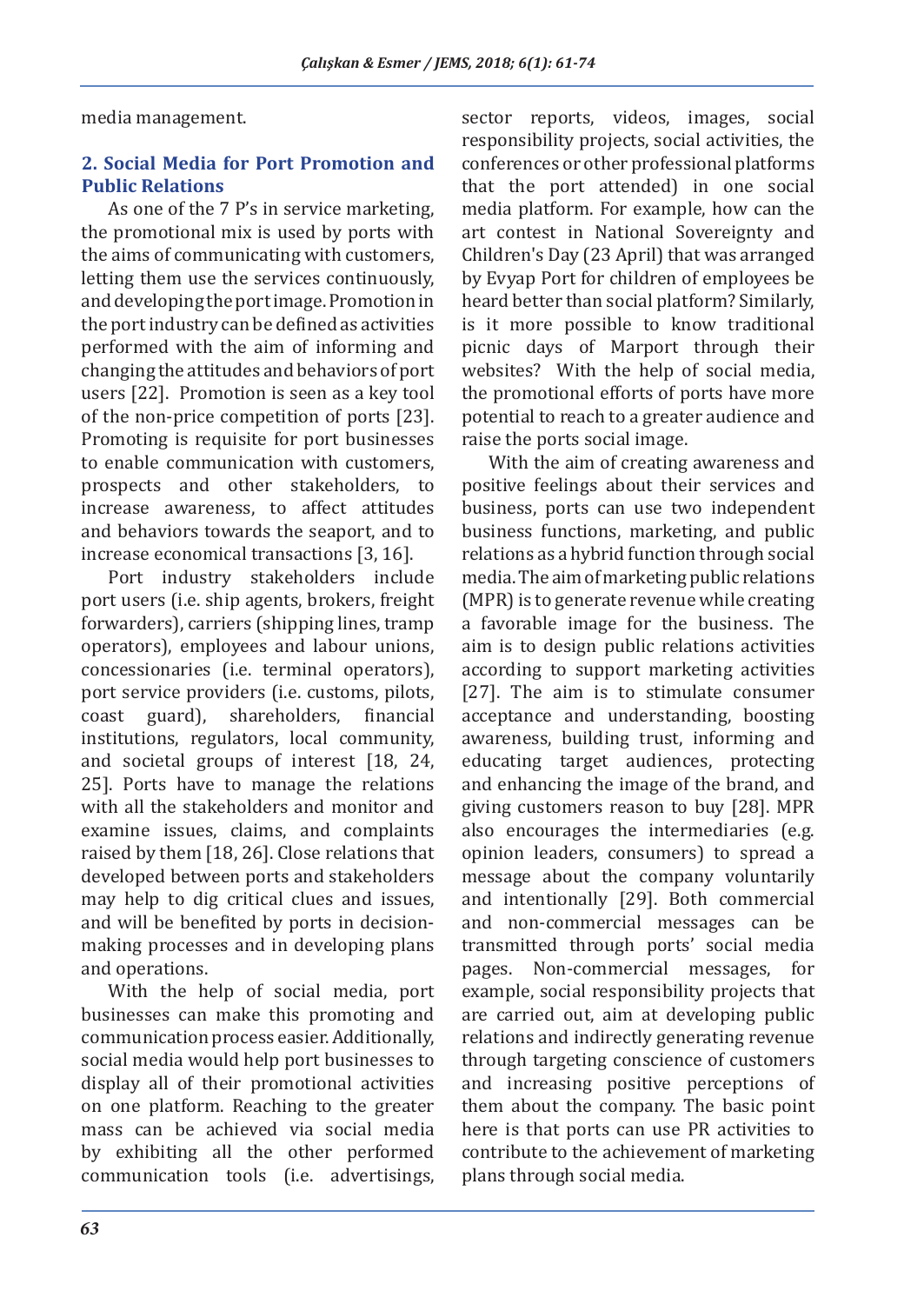#### **3. Methodology**

The aim of this research is to take a step on the gap in the literature about social media usage in the port industry. There is not a definite way of analyzing social media. Generally, qualitative methods are used to capture more depth and grounded understanding [30]. To capture the dynamics of ports' social media, several steps were followed in this research;

- 1- Firstly the social media tools that are used by container ports located in Turkey were determined. The most and least active ports were decided. At the last step of this part, an exploratory study was conducted to reveal the content of posts shared by ports. The posts (between March-October 2016) in Facebook, Instagram, Twitter, and<br>LinkedIn were analyzed through were analyzed through<br>content analysis. where inductive meaningful themes in each message were extracted by the researchers.
- 2- Secondly, the most attractive topics on Facebook were determined by engagement stats and comparison was made between container ports located in Turkey and the top container ports in the world. The main similarities and differences were discussed.
- 3- Thirdly, important issues, suggestions to increase the power of using social media, and managerial implications were discussed.

The focused sample of this study is 25 container ports located in Turkey (Figure 1). 60% of these ports are private, 28% are commercialized, and 12% are public ports (Figure 1). Most of the sample are private ports and mostly operated by Turkish origin companies [23]. 90% of total cargoes in Turkey are handled by private ports [31]. Commercialization is a concept where the ownership of ports belongs to the state and the operation rights are transferred to the private sector [32]. In the sample, we have 7 commercialized container terminals and 3 public ports which have not been commercialized yet.



*Figure 1. The Sample and the Management Profiles*

Even the sample comprises of local coasts located in Turkey, 9 out of 25 ports are operated by global terminal operators (e.g. APM, TIL, GTL, DP World, Cosco Pacific, PSA). 36% of the sample represents the international context so it can be said that the limitation about generalizability of the results is reduced. Additionally, the management profiles and investment characteristics of the sample may help to comment on the social media applications, differences, and similarities.

#### **4. Social Media Tools Used by Ports in Turkey**

There are available several platforms in social media, to name a few, Facebook, Instagram, YouTube, LinkedIn, and Twitter. Facebook is the most popular social network worldwide with 1.71 billion active users according to the September 2016 statistics [33]. After Facebook, the most popular social networks are Instagram, Twitter, and LinkedIn with 500, 313, and 106 million active users, respectively [33]. So, it would be logical to expect that at least some of the targeted customers are going to be on social platforms.

In this part of the study, the social media tools that are used by container ports in Turkey are searched. The most active and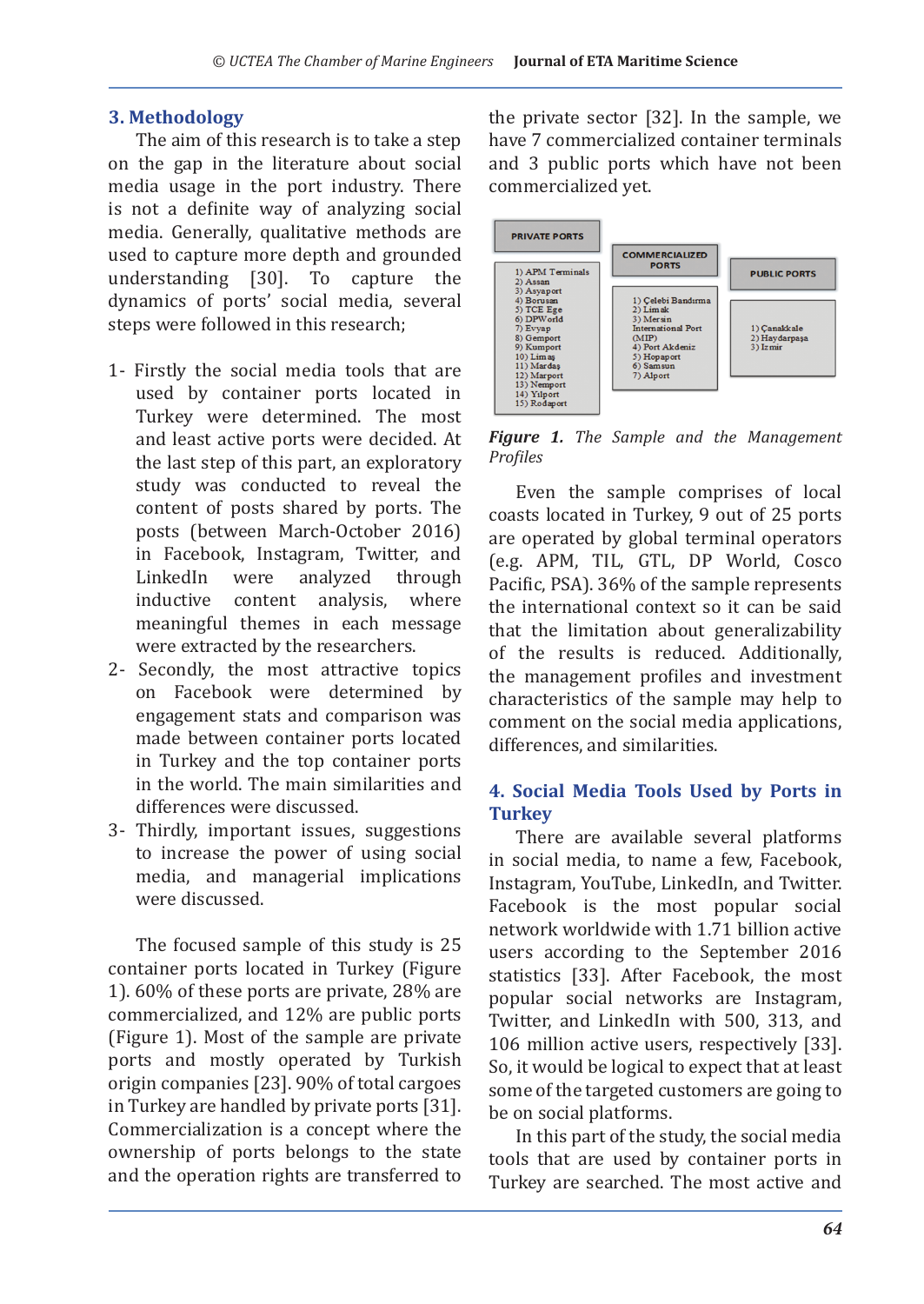less active ports are determined, and the posts in all social platforms shared by ports are analyzed through content analysis with the help of Excel.

oriented toward work-related contexts and primarily used by business professionals as a networking tool. Industrial customers and professionals usually use LinkedIn

| <b>Container Ports in</b><br><b>Turkey</b> | <b>Facebook</b> | Instagram   | <b>Twitter</b> | <b>LinkedIn</b> | <b>YouTube</b> |
|--------------------------------------------|-----------------|-------------|----------------|-----------------|----------------|
| <b>APM Terminals</b><br>İzmir              | X               | X           | X              | X               | X              |
| Assan Port                                 | X               | X           | X              | X               |                |
| Asyaport                                   | X               | X           | X              | X               | X              |
| Borusan                                    | X               |             | X              |                 | X              |
| Celebi Port of<br>Bandırma                 | X               |             |                |                 |                |
| TCE Ege                                    |                 |             | X              |                 |                |
| DP World Yarımca                           | X               | $\mathbf X$ | X              |                 | X              |
| Evyap port                                 | X               |             |                | X               |                |
| Hopaport                                   | X               |             | X              | X               | X              |
| Kumport                                    |                 |             |                | X               |                |
| Limakport                                  | $\mathbf X$     | $\mathbf X$ |                | $\mathbf X$     |                |
| <b>Limas Port</b>                          |                 |             |                |                 |                |
| Mardaş                                     |                 |             | X              | X               |                |
| Marport                                    | $\mathbf X$     | X           | $\mathbf X$    | X               |                |
| Mersin (MIP)                               |                 | $\mathbf X$ |                | X               |                |
| Nemport                                    |                 |             |                | X               |                |
| Port of Akdeniz                            | X               |             |                |                 |                |
| Port of Canakkale                          | X               |             |                | X               |                |
| Yılport                                    |                 | X           |                | X               |                |
| Alport                                     | X               |             | X              |                 |                |
| Rodaport                                   |                 |             |                | X               |                |
| Samsun Port                                |                 |             |                |                 |                |
| <b>TCDD Port of</b><br>Haydarpaşa          |                 |             |                |                 |                |
| <b>TCDD Port of İzmir</b>                  |                 |             |                |                 | $\mathbf X$    |

*Table 1. Social Media Tools Used by Container Ports in Turkey*

In Table 1, the official accounts of ports on social platforms were searched and listed. According to the results (Table 1), Turkish port industry mostly uses LinkedIn because industrial customers are more reachable through such kind of professional social platforms. LinkedIn as a niche network is for such several reasons as asking each other for advice when making businessrelated decisions, finding new partners, developing a business-related network, business collaboration and sharing new developments about their businesses [34]. Yılport has the highest followers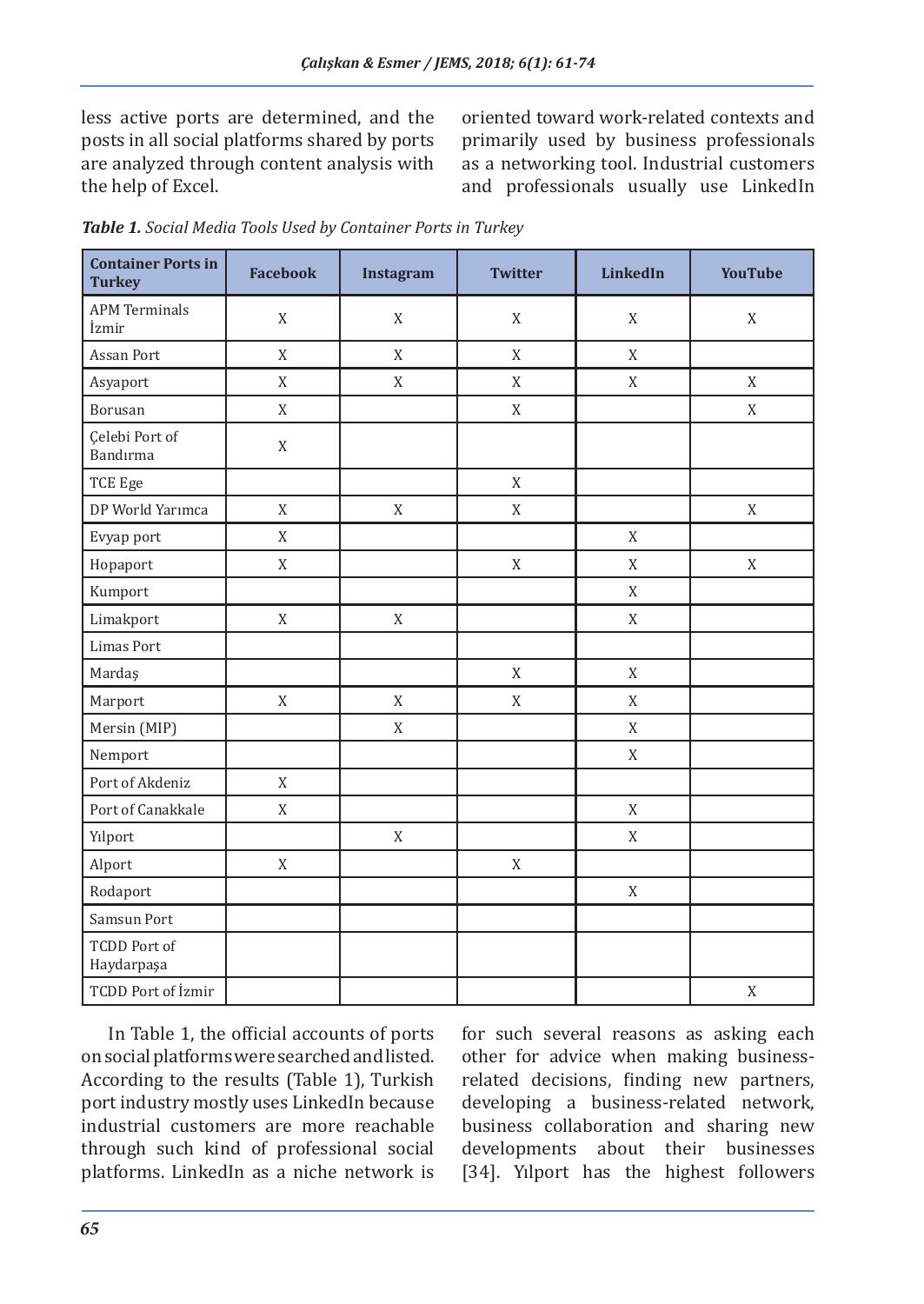(3060) among other ports in LinkedIn platform and Mersin (MIP) follows Yılport with 2040 followers. Even Hopaport, LimakPort, Nemport, Port of Çanakkale, and Rodaport have LinkedIn accounts and have followers (LimakPort has 1070 followers), it is observed that they have not posted anything.

Secondly, container ports in Turkey mostly use Facebook platform where they can create profiles and encourage others to become a fan of the page. They share company, service, and equipment information and host conversations, publish photos and videos, and event information on Facebook. Marport is the most active user with 5067 posts and followed by Port Akdeniz with 3616 posts. Apart from the ports in Table 1, Çelebi Port of Bandırma, Limak Port, Port of Çanakkale, and Alport have Facebook accounts, but they do not use them actively because only a few posts (4-72) had been posted years ago (2011-2013).

Having a channel/profile on YouTube allows companies to exhibit all companyrelated videos in one place. Companies can customize the channels on YouTube to match their visual identity [34]. Even numerous ports have informative videos on YouTube, only six of them manage their own YouTube channels. The most active user is Asyaport with 20 uploaded videos, 30361 views, and 81 subscribers. APM terminals Izmir follows Asyaport with 11 uploaded videos, 5832 views, and 16 subscribers. TCDD Port of Izmir's one and only social media activity, which belongs to the uploading one video on YouTube, results in getting 2045 views and 3 subscribers.

Twitter termed as "microblog" social media tool can be used by companies in transmitting brand news, service/product offerings, resolving customer problems and responding to questions. The reactions to the news or tweets sometimes are more influential and meaningful rather than the content of the news. On the Twitter platform, it has been observed that Marport is the most active port with 474 posts. Borusan Port follows it with 193 posts. TCE Ege's one and only social media act belong to have a Twitter account and having just one post. Also, Alport is not an active user with 2 posts on Twitter.

Image communication tools of ports such as symbols, pictures, graphs [4] can be shared on Instagram. Out of 24 ports, 8 ports have an Instagram account. Marport is the most active user with 210 posts following by APM Terminals Izmir with 85 posts. Mersin (MIP) and LimakPort are not active users with 0 and 4 posts, respectively.

An exploratory study was conducted to reveal the content of posts shared by ports. The posts (between March-October 2016) in Facebook, Instagram, Twitter, and LinkedIn were analyzed through inductive<br>content analysis, where meaningful where meaningful themes in each message were extracted by the researchers [36]. Deductive content analysis method was not proper for this analysis because there is not any available categorical scheme developed formerly. Posts covered 10 days' period, were examined manually and keywords were determined (e.g. investment, news, environment, safety, security, etc.). The determined keywords were searched in all posts. The same process was conducted for the remaining posts that do not include the previous key words. At the end of the process, the issues that are shared by ports on social media are determined and can be seen in Table 2.

The contents of posts get beyond the limits of revealing the port characteristics such as infrastructure, superstructure, operations, throughput numbers, etc. The posts tend to reveal more messages focusing on environmental issues and social matters.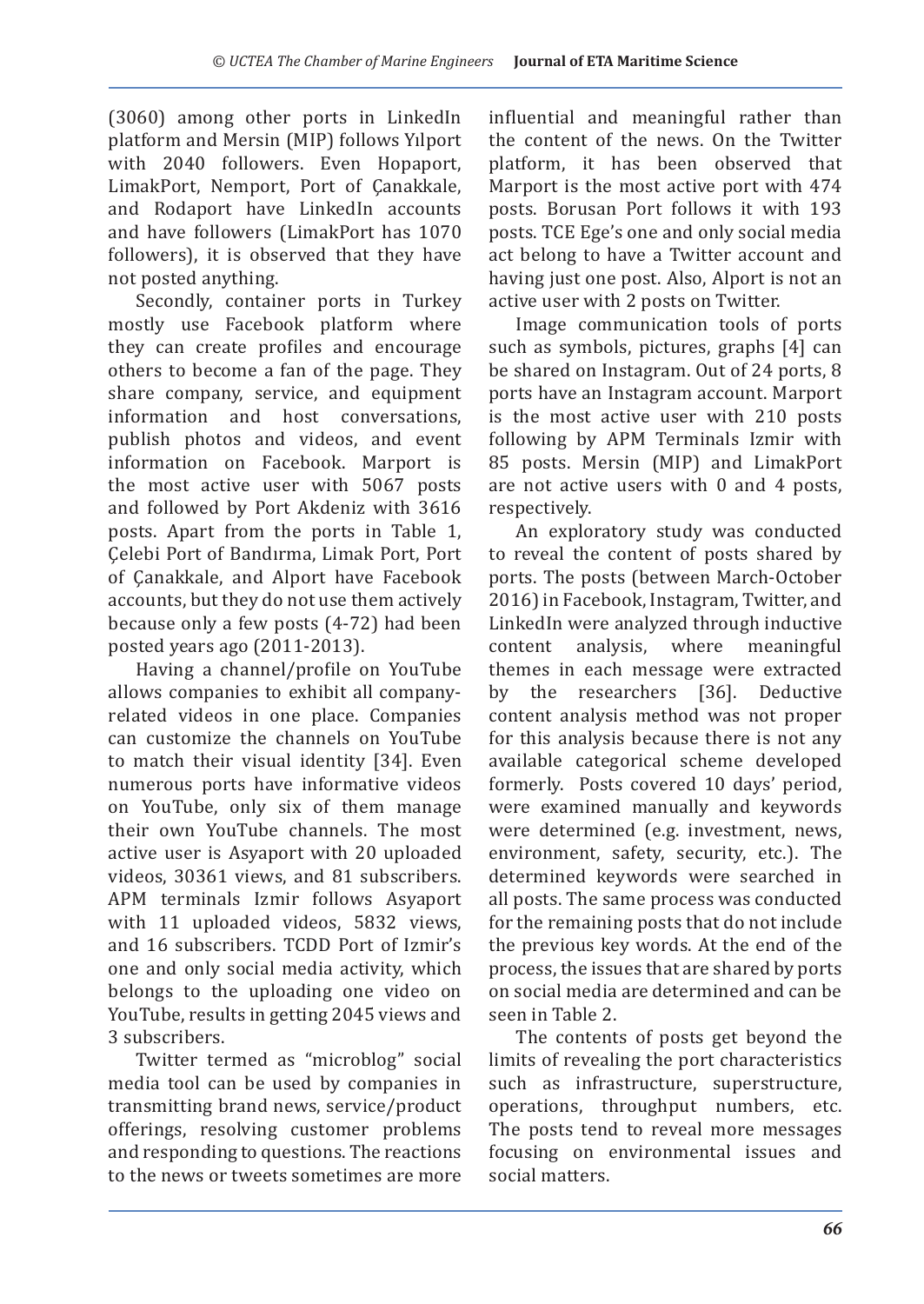| • Images and videos of port                                   | • Messages about safety and security issues      |  |  |  |
|---------------------------------------------------------------|--------------------------------------------------|--|--|--|
| • Images and videos of ships                                  | • Information about maritime and maritime sector |  |  |  |
| • Images and videos of workers                                | • Media news                                     |  |  |  |
| • Information about port products and services                | • Messages about environmental awareness and     |  |  |  |
| • Special day greetings                                       | sustainability                                   |  |  |  |
| • Social responsibility projects                              | • New investments                                |  |  |  |
| • Social events (sports activities, festivals, fairs, visits, | • New handling equipment and services            |  |  |  |
| etc.)                                                         | • Market share information                       |  |  |  |
| • Innovative solutions                                        | • Cooperation news                               |  |  |  |
| • Training and education activities                           | • Incoming and outgoing cargoes                  |  |  |  |
| • Prizes and certificates                                     |                                                  |  |  |  |
|                                                               |                                                  |  |  |  |

|  |  |  |  |  |  |  |  | Table 2. Post Contents of Ports on Social Media Platforms |
|--|--|--|--|--|--|--|--|-----------------------------------------------------------|
|--|--|--|--|--|--|--|--|-----------------------------------------------------------|

#### **5. Similarities and Differences between Turkish Ports and World Container Ports**

In this part of the study, a comparison between the social accounts of container ports located in Turkey and the top container ports in the world was conducted to reveal the differences in most attractive topics determined by engagement stats. The top container ports were determined from the Top 20 container terminals list of UNCTAD- Review of Maritime Transport 2015. 9 container ports (APM, Assan, Asya, Marport, DPWorld, Evyap, Hopaport, Borusan, and Akdeniz) from Turkey and 3 best container ports (Rotterdam, Antwerp, and Los Angeles) in the world had constituted the sample which was determined according to the having an official and active social account on Facebook. Because having a social account does not make any sense without being an active user. Social accounts of ports were analyzed through a social analytics tool namely Keyhole. The focus analysis point is to handle determined key performance indicators which involve engagement stats (like, share, and comment). The accounts were examined for 8 months' period (March-October 2016). The aim was to gather data from the social accounts of ports and to make comparisons between two samples and make the data useful for digging insights to guide ports' social marketing strategy.

| <b>Table 3.</b> Contents and Engagement Stats of Social Media Accounts of Turkish Container Ports (According |
|--------------------------------------------------------------------------------------------------------------|
| to the Highest Engagement Stats)                                                                             |
|                                                                                                              |

| Port                          | <b>Topic</b>                                                 | <b>Shares</b>  | <b>Likes</b> | <b>Comments</b> |
|-------------------------------|--------------------------------------------------------------|----------------|--------------|-----------------|
|                               | Inauguration video                                           | 124            | 170          | 7               |
|                               | International Women's Day (8 March)                          | 41             | 179          |                 |
| APM TERMINALS<br><b>IZMIR</b> | News about investment plans and project details              | 54             | 140          | 4               |
|                               | World Day for Safety and Health at Work (28 April)           | 55             | 123          |                 |
|                               | World Environment Day (5 June)                               | 10             | 161          |                 |
| ASSAN PORT                    | Republic Day (29 October)                                    | 98             | 1540         |                 |
|                               | Victory Day (30 August)                                      | $\Omega$       | 595          | $\theta$        |
|                               | Eid al-Adha (religious festival)                             | $\theta$       | 526          | 7               |
|                               | Commemoration of Atatürk, Youth and Sports Day<br>$(19$ May) | 31             | 323          | $\theta$        |
|                               | Professional sectoral fair attendance                        | $\overline{2}$ | 301          | 0               |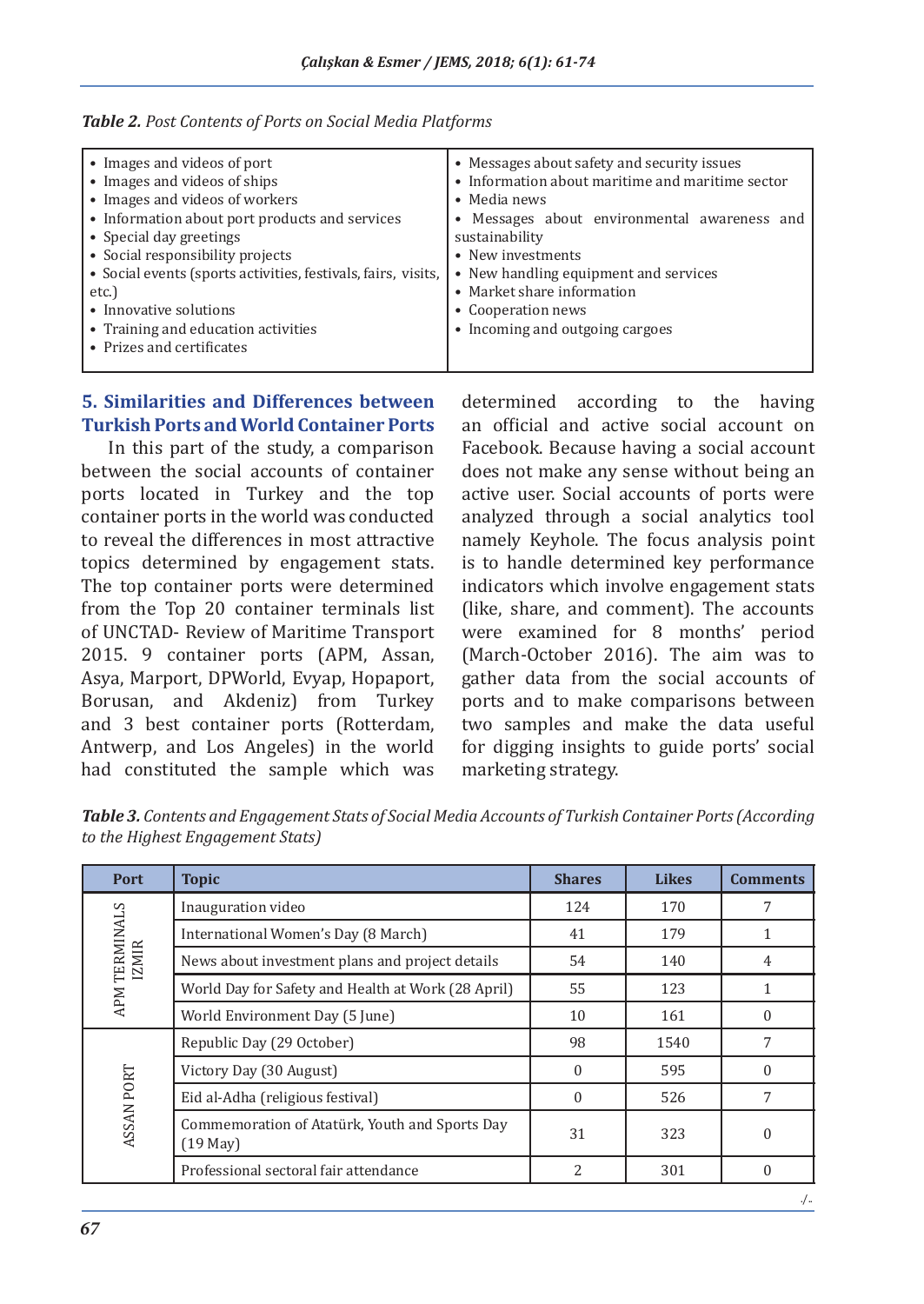| Port                   | <b>Topic</b>                                                           | <b>Shares</b>  | <b>Likes</b> | <b>Comments</b>  |
|------------------------|------------------------------------------------------------------------|----------------|--------------|------------------|
|                        | Democracy watch against coup attempt                                   | 8              | 272          | 3                |
| ASYA PORT              | News about gaining status of EcoPort                                   | 24             | 126          | $\theta$         |
|                        | Job vacancy announcement                                               | 89             | 64           | $\Omega$         |
|                        | Port video                                                             | 15             | 84           | $\overline{0}$   |
|                        | Information about having the half of the Gemlik ship<br>traffic        | 13             | 618          | $\mathbf{1}$     |
| <b>BORUSAN</b><br>PORT | News about being a leader in market share on<br>general cargo market   | 15             | 464          | $\boldsymbol{0}$ |
|                        | Investment news                                                        | 5              | 59           | $\Omega$         |
|                        | Inauguration video                                                     | 226            | 212          | 5                |
| DP WORLD               | Introducing video                                                      | 165            | 138          | 9                |
| YRIMCA                 | News about starting commercial activities                              | 123            | 104          | 3                |
|                        | Statement about gender equality                                        | 3              | 110          | $\mathbf{1}$     |
|                        | Turkish Maritime and Cabotage Day (1 July)                             | 12             | 76           | $\overline{0}$   |
| <b>EVYAP</b><br>PORT   | Movement/hour performance record                                       | 9              | 73           | $\boldsymbol{0}$ |
|                        | Indicators of calling ships and handled cargoes                        | 13             | 56           | $\mathbf{1}$     |
| MARPORT                | Day of the Seafarer (25 June)                                          | 14             | 212          | $\Omega$         |
|                        | Port photo with containers and a ship                                  | 13             | 187          | $\overline{0}$   |
|                        | Port photo with cranes and a ship                                      | 3              | 163          | 3                |
|                        | Ramadan feast                                                          | $\mathbf{1}$   | 162          | $\overline{2}$   |
|                        | Iftar photos (the evening meal during Ramadan)                         | $\mathbf{1}$   | 160          | $\mathbf{1}$     |
|                        | Port photo (entire port)                                               | 17             | 157          | $\overline{0}$   |
| HOPA PORT              | News about the interview with the port<br>management                   | 17             | 55           | 3                |
|                        | Port photo                                                             | 6              | 32           | $\theta$         |
|                        | Statement about ship traffic                                           | 10             | 25           | $\theta$         |
|                        | Ramadan feast                                                          | 6              | 144          | $\overline{4}$   |
|                        | Turkish Maritime and Cabotage Day (1July)                              | 13             | 109          | $\Omega$         |
| PORT OF AKDENIZ        | New handling equipment technology development<br>news and its photos   | $\overline{4}$ | 103          | 3                |
|                        | Social organization for port workers                                   | $\mathbf{1}$   | 125          | $\overline{2}$   |
|                        | News about new service offerings and photos of one<br>process achieved | 16             | 117          | 3                |

*Table 3. Contents and Engagement Stats of Social Media Accounts of Turkish Container Ports (According to the Highest Engagement Stats) (Cont')*

The Table 3 and Table 4 were constituted according to the highest engagement stats of posts. The topics with high engagement<br>average (likes+comments+shares/post) (likes+comments+shares/post) in Turkey port market are Celebration of Republic Day, Celebration of Victory Day, Celebration of Eid al-Adha, Inauguration video and Celebration of Commemoration of Atatürk, Youth and Sports Day. The topics with high engagement average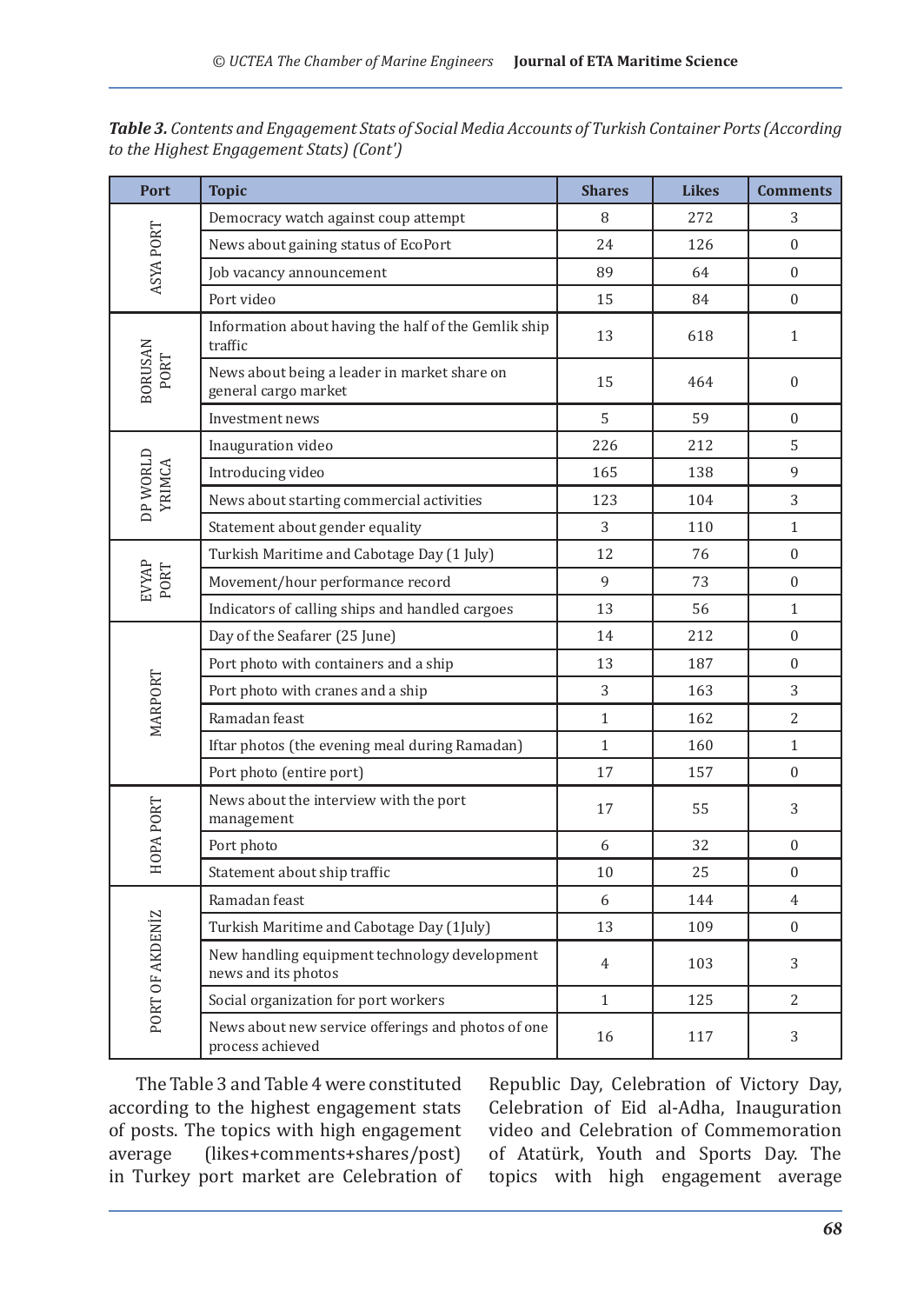(likes+comments+shares/post) in Port of Los Angeles, Rotterdam, and Antwerp are Video of a cruise ship, Photo of Vincent Bridge taken by an employee, Photo of Vincent Bridge taken by a student, Photos and news about LA Fleet Week and Video of a cruise ship.

According to the above lists that involve posts with highest engagement average, both in two samples, the posts included social patterns such as photos with beautiful scenery, social activities, and celebration of special days are getting more attention from the audiences.

shows the power of sharing attractive photos and videos with high engagement stats on social media accounts of ports. Port of Antwerp realized this power and posted the most beautiful port photos regularly by giving the name of the owner on Facebook by eliminating the posts on Instagram shared by the public with the #portofantwerp hashtag.

The main difference between two samples is the given importance on the celebration of special days. It has been observed that the contents of Turkish Ports' posts are managed in accordance

*Table 4. Contents and Engagement Stats of Social Media Accounts of Ports of Los Angeles, Rotterdam, and Antwerp (According to the highest Engagement Stats)*

| Port                 | <b>Topic</b>                                                                                                                | <b>Shares</b> | <b>Likes</b> | <b>Comments</b> |
|----------------------|-----------------------------------------------------------------------------------------------------------------------------|---------------|--------------|-----------------|
| PORT OF LOS ANGELES  | Photo of Vincent Bridge from the view of the port by an<br>employee.                                                        | 161           | 505          | 21              |
|                      | Photo of Vincent Bridge from the view of the port by a<br>student.                                                          | 105           | 458          | 18              |
|                      | Photo and news about LA Fleet Week                                                                                          | 104           | 360          | 24              |
|                      | Crane photo from the view of crane operator and<br>possessed crane number in port                                           | 42            | 307          | 16              |
|                      | Statement emphasized the importance of port as the<br>largest trade gateway in Americas and a photo of port                 | 45            | 287          | 8               |
|                      | Video of cruise ship (Harmony of the Seas) at the port                                                                      | 788           | 1197         | 139             |
|                      | Video of cruise ship (Harmony of the Seas) at the port                                                                      | 32            | 286          | 13              |
| ROTTERDAM<br>PORT OF | The photo and news about the arrival of cruise ship<br>Harmony of the Seas                                                  | 68            | 168          | 35              |
|                      | Photos of sky with the view of the port                                                                                     | 24            | 252          | 6               |
|                      | Canal investment photos                                                                                                     | 59            | 223          | 15              |
| PORT OF ANTWERP      | Interesting news and photo about a safety helmet<br>belongs to the port which was found in south Dorset<br>coast in England | 90            | 154          | 13              |
|                      | Photo of port                                                                                                               | 11            | 262          | 5               |
|                      | Photo and information of NYK Blue Jay containership<br>that had arrived at the port                                         | 26            | 220          | 9               |
|                      | Inauguration of Kieldrecht Lock by King of Belgium                                                                          | 90            | 150          | 13              |
|                      | Call for votes for the most sustainable port award                                                                          | 22            | 176          | 17              |

The main similarities between two<br>nples are the announcement of samples are the announcement of investments, the importance and success stories of ports. Also, the other similarity

with the culture of the local community. Posts that are unrelated to port industry (e.g., the celebration of religious festivals, the celebration of days special to Turkey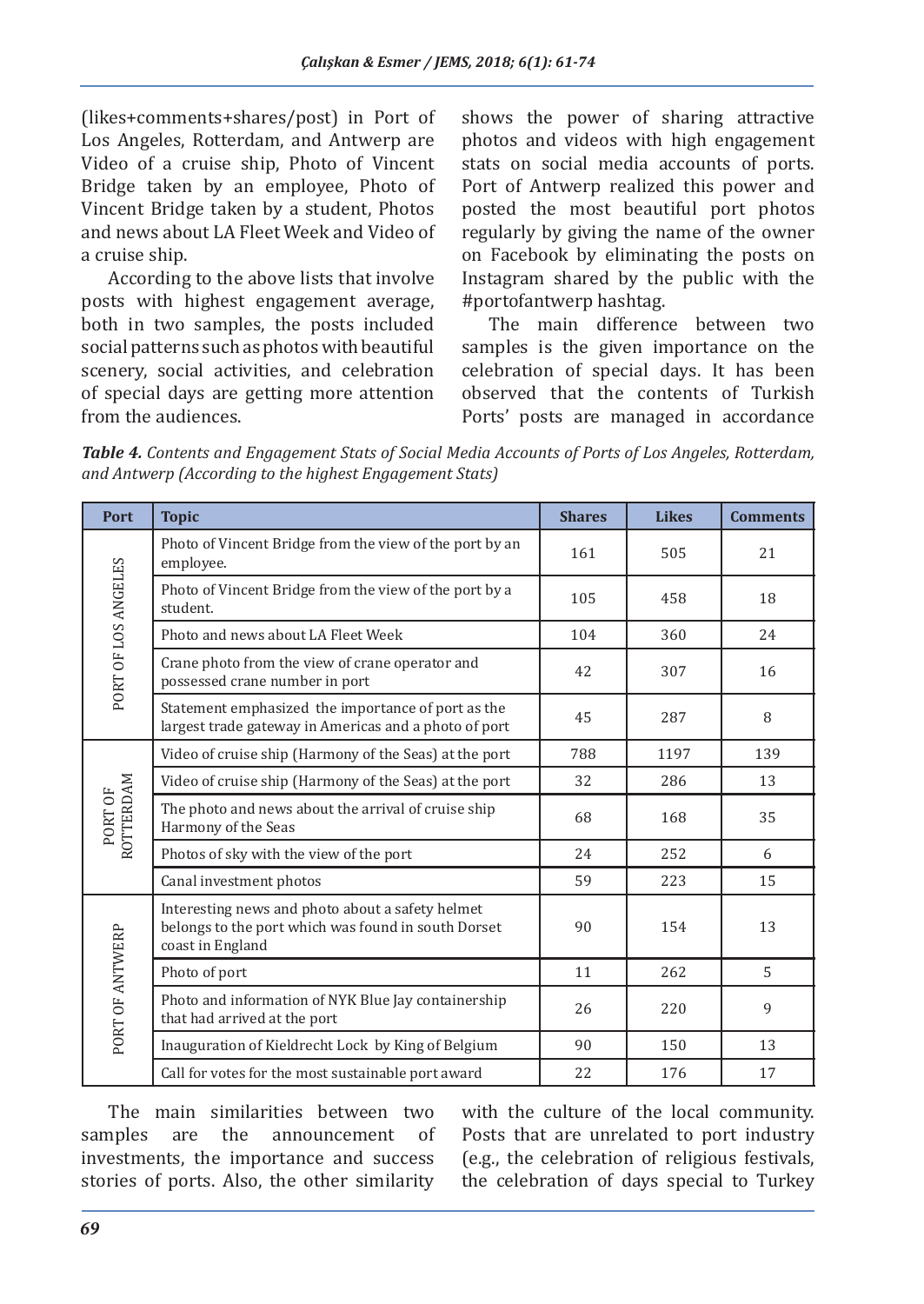such as Victory Day and Republic Day) were taken high reactions from audiences. At this point, Turkish ports' social media content appears differently from other ports in the world and raises the question why the Turkish case stands as an exception. Here, one cannot ignore the role of Turkish culture, customs, Islamic traditions and social values on social media marketing strategies of Turkish ports.

It is also important to mention that ports of Los Angeles, Rotterdam, and Antwerp are under public ownership and they are highly active on social media. However, it is seen that public owned ports in Turkey (e.g. Izmir Alsancak) are not active on social media.

## **6. Discussion and Implications for Port Managers**

It has been found essential to underline some important issues that discovered during the research process of usage of social media tools of ports. Firstly, it has been observed that active ports in social media use more than one social platforms. It would be beneficial for ports to find the right social platform to focus more. Building such success measurement criteria (i.e., engagement level of customers) would be helpful for ports since it would give hints about whether to focus more on a platform or leave it. For instance, on YouTube account of DP World Yarımca, the port video has 573 views, but on Facebook account, the same video has 25000 views, 212 likes, and 226 shares. So, it can be concluded that the Facebook account is more proper for DP World Yarımca with the aim of reaching a large audience.

Secondly, it has been discovered that tailoring the post content helps ports to reach a wider audience. For example, even the reaching population is rather small than Assan Port, APM Terminals Izmir's creativeness and the way of sharing of the desired image is better than Assan Port. For instance, they celebrate the International Women's Day on 8 March with a picture taken in port with port's smiling women employees. The post took 179 likes and 41 shares while Assan Port's Women's Day celebration post (doesn't contain any port specific logo, image, or something else) just had 24 likes. As the professionals in social media announce every time that "The content is the king in social media", it has been seen that it is also crucial for ports to utilize an opportunity from the power of social media through innovative and novel content creating.

As we discussed earlier, the benefits of social media to the port industry are set forth as promotion and increased public relations. The results in the previous section had raised the question of does social media really represent a beneficial tool for port businesses in a promotional manner? Because it has been observed that the most attractive posts of ports with high engagement levels do not include the port service, infrastructure, and superstructure, investments, or success stories. There is a paucity of the social media literature in terms of measuring the success or benefits of social media. Most of the studies focus on the engagement rates and follower numbers as success indicators as it is handled in this research either. Return expectations of ports would be increased customers, business volume, profitability, etc. However, it is not possible to make a relationship analysis quantitatively between the social media data and return expectations. It is hard to measure the direct effects of social media on port economic gains besides there is no study that conducts this kind of measurement in the literature. Also, Michaelidou et al. [35] found in their study that uncertainty whether or how social media could help brands is one of the main barriers in B2B sector to use SM.

To measure the benefits and trends of social media and to develop proper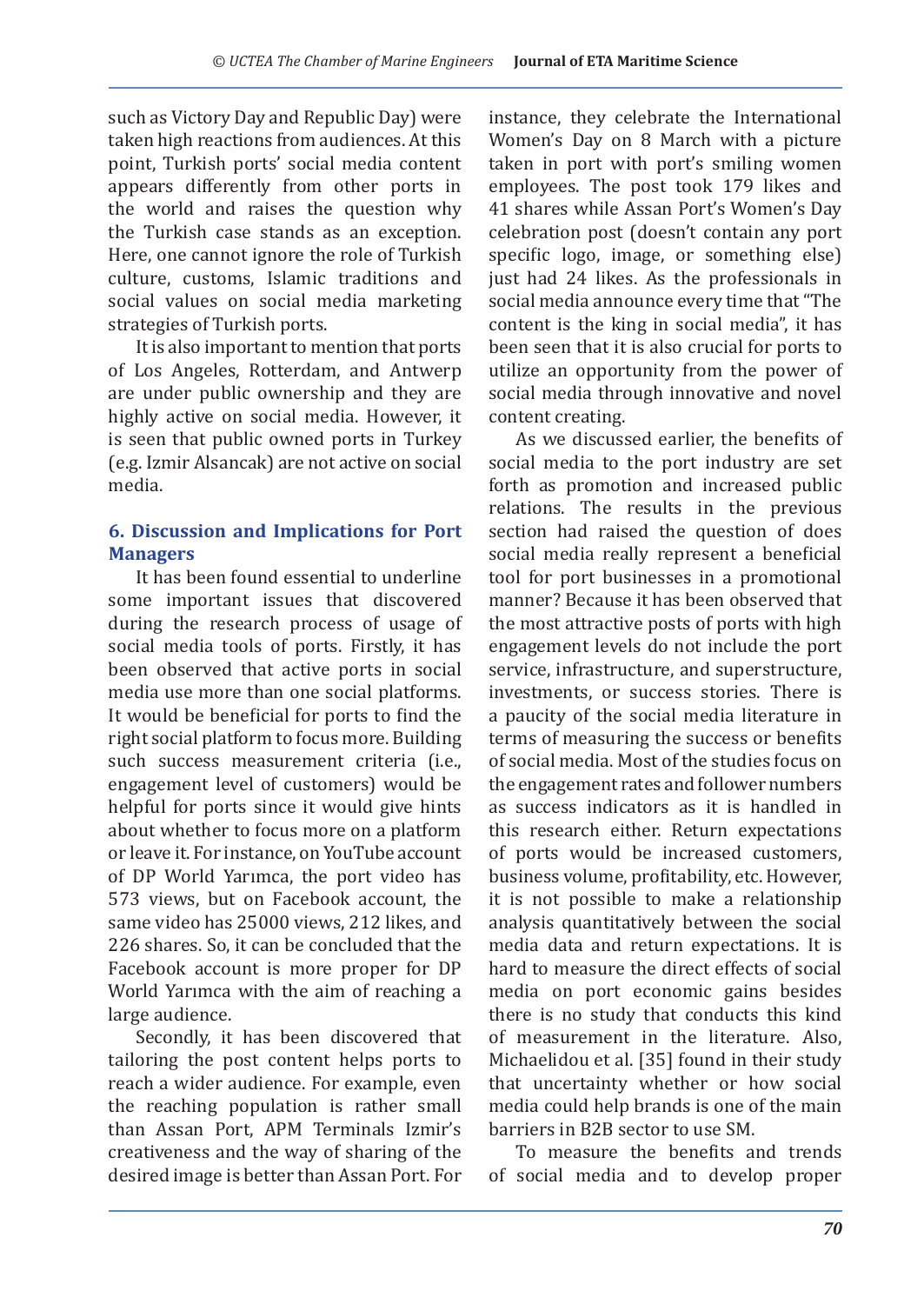strategies, data mining tools can be used<br>by ports. Although it is easy to reach Although it is easy to reach stakeholders via social media and to initiate a relationship with them, like any other relationships it takes time to reap the benefits and needs great effort to make it worthwhile [34]. To shorten this process and to measure the benefits more accurately ports can use data mining tools with the aim of measuring engagement, checking competitors, tracking campaign, analyzing brand, building competitive intelligence, caring customer, launching services, ranking influencers. Sentiment analysis can be done in order to reveal the feelings of people about the port and services.

Besides the promotional effects of social media, we focus on the public relations benefits for ports. During the analysis process, it has been observed that ports utilize an opportunity from the power of stakeholders to reach larger mass to create the required positive image. Every post ports make on a social media platform is an opportunity for them to reach a larger audience through spreading with the help of sharing of followers. Workers, media, news companies, schools, logistics clubs, other partners in the logistics industry, academicians have the ability to share the posts of ports if they find it remarkable, or interesting. At that point, the aim is more than classical advertising. Word-of-mouth is sincerer than the formal advertising content. For example, crane videos of Port of Akdeniz are shared even by metallurgy and materials engineers, students, and also grab and machine companies. Also, APM's post about the maritime week in a university is shared mostly by students, the port video of Asya Port is shared by real estate agents to promote the local area, Hopa Port's post about ship traffic in the port is shared by academicians, professionals, and again by real estate agents. Additionally, it has been discovered that ports increase their social image and visibility through sponsoring and promoting events on Facebook. Events can be promoted and people can be invited to attend the event easily, without any expense, and in a less time-consuming<br>way on Facebook. For example, Port For example, Port of Los Angeles promoted the event for Lobster Festival and Music Weekend on Facebook and thousands of people declared their willingness to attend. Also, Port of Rotterdam organizes business events (e.g., meeting organization for informing shippers and logistics service providers about the latest developments in the port of Rotterdam) and publish through Facebook. With the help of sponsoring different events, the visibility can be increased on social media. For example, recently, the North Sea Jazz Festival which will be held in 2017 is sponsored by Port of Rotterdam. The event page on Facebook is opened as 'Port of Rotterdam North Sea Jazz Festival' and thousands of people are invited to the event through this page, and hundreds of people share this event on the social media platform. Thus, Port of Rotterdam increases its visibility, raises the awareness, and successfully manages its marketing public relations.

### **7. Conclusion**

To port industry, social media marketing is just a new communication channel for their voice and content. However, the benefits of being more accessible,<br>more familiar and recognizable for and recognizable for stakeholders and the easiness of the way to achieve these benefits through social media have been recognized by the port industry. Ports cannot design interesting equipment, entertaining services but some niche strategies can be determined. Besides attracting new customers, the main aims would be raising awareness, building a public image, sharing values, and so on. As the marketing department of Port of Hamburg indicates, isn't it a good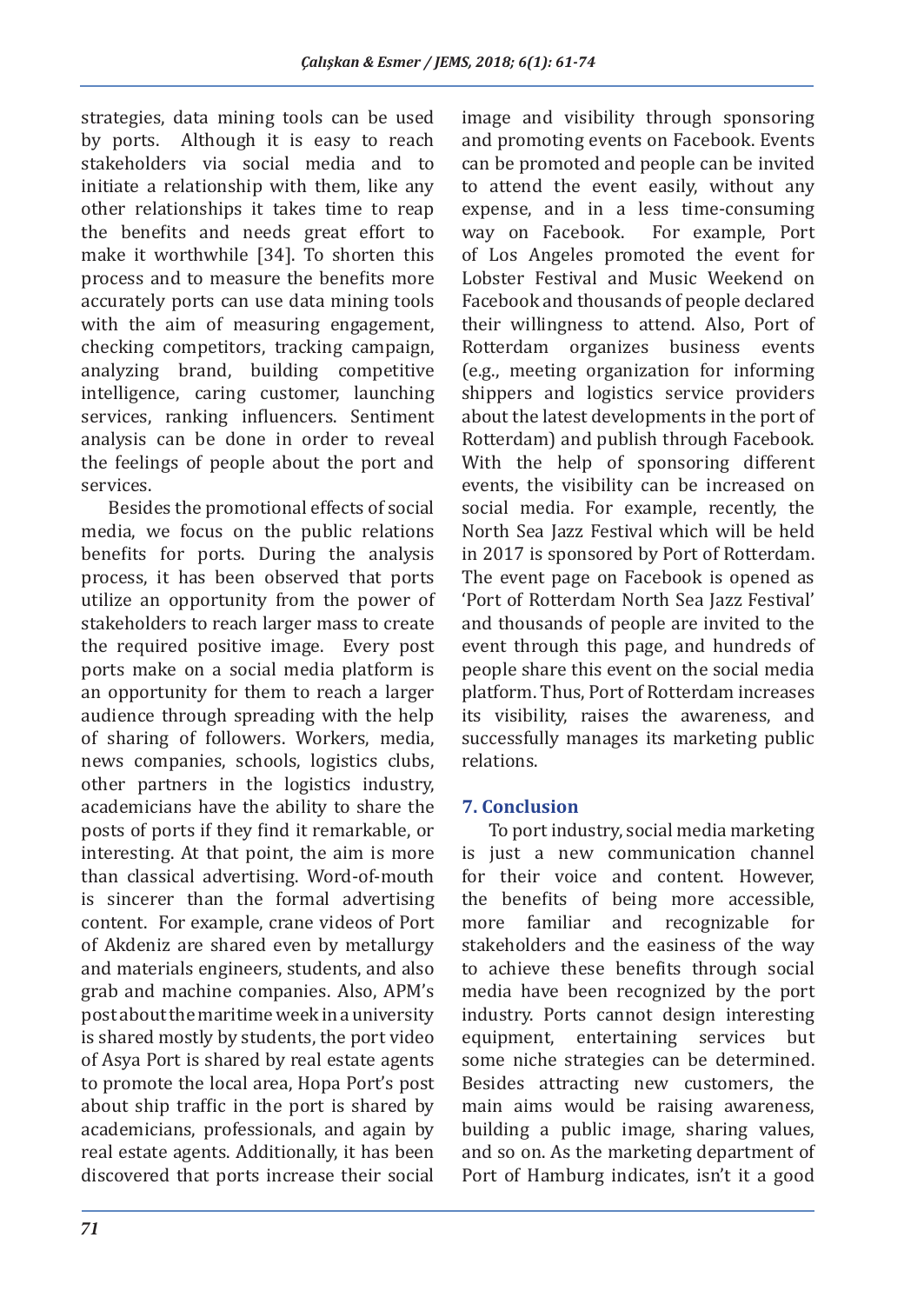outcome for a port to have a positive image worldwide, standing for professionalism, efficiency, and innovation?

In this study, exploratory research was conducted to gain some insights into social media marketing efforts of ports. Firstly, the general tendency of ports in using social media tools was searched and the results indicate that LinkedIn is the most preferable in terms of the account number of ports, but Facebook is the most actively used social platform by ports in<br>Turkey. Through content analysis, the Through content analysis, the content of ports' posts was listed. Secondly, to get meaningful information about most attractive topics in port environment, a social analytics tool was used to list the posts with high engagement levels both for container ports in Turkey and Port of Los Angeles, Rotterdam, and Antwerp. The main similarities and differences between two samples were discussed. It has found that the most attractive posts of ports with high engagement levels do not include the port service, infrastructure, and superstructure, investments, or success stories.

According to the top container ports list of the report of UNCTAD Review of Maritime Transport, this study only found three ports on social media platform (the accounts were managed in their native languages). Most of the ports in the top list belong to the Far East countries, and they may have social accounts, but they could not be found because of researchers' limitation in Far East languages. In the future, these ports' social media efforts can also be examined and broader insights can be gained. The limitation of measuring the direct effects of using social media on return expectations of ports can be reduced by interacting directly with port managements and by developing case studies. In the future, the social media use can be examined in the scope of competition between terminals in the same ports as well.

#### **References**

- [1] Cetin, C. K. and Cerit, A. G. (2010).<br>Organizational effectiveness at Organizational effecti<br>seaports: a systems approach. Maritime Policy & Management. 37(3):195-219.
- [2] Woo, S. H., Pettit, S. J., Kwak, D. W. and Beresford, A. K. (2011). Seaport research: A structured literature review on methodological issues since the 1980s. Transportation Research Part A: Policy and Practice. 45(7):667- 685.<br>Bernard,
- [3] Bernard, K. (1995). Marketing Promotion Tools for Ports, in UNCTAD monographs on port management, New York and Geneva.<br>ISL (1991). Port
- [4] ISL (1991). Port Management Textbook: Volume 3 - Port Marketing, Institute of Shipping Economics and Logistics, Bremen.
- [5] Bae, H. S. (2012). The effect of market orientation on relationship<br>commitment and relationship relationship effectiveness of port logistics firms. The Asian Journal of Shipping and Logistics. 28(1):105-134.<br>Kounoupas, E. and
- [6] Kounoupas, E. and Pardali, A. (2015). Adding some context to port marketing: Exploring the content and measurement of market orientation in the port industry. SPOUDAI-Journal of Economics and Business, 65(1-2):3- 26.
- [7] Cahoon, S. and Hecker, R. (2005). Seaports in the New Economy: Using Services Marketing Strategies to Increase Cargo Throughput in a Hypercompetitive Environment. Proceedings of the IAME Conference. Cyprus.
- [8] Brooks, M. and Schellinck (2015). Measuring port effectiveness: what really determines cargo interests' evaluations of port service delivery?. Maritime Policy & Management. 42(7):699-711.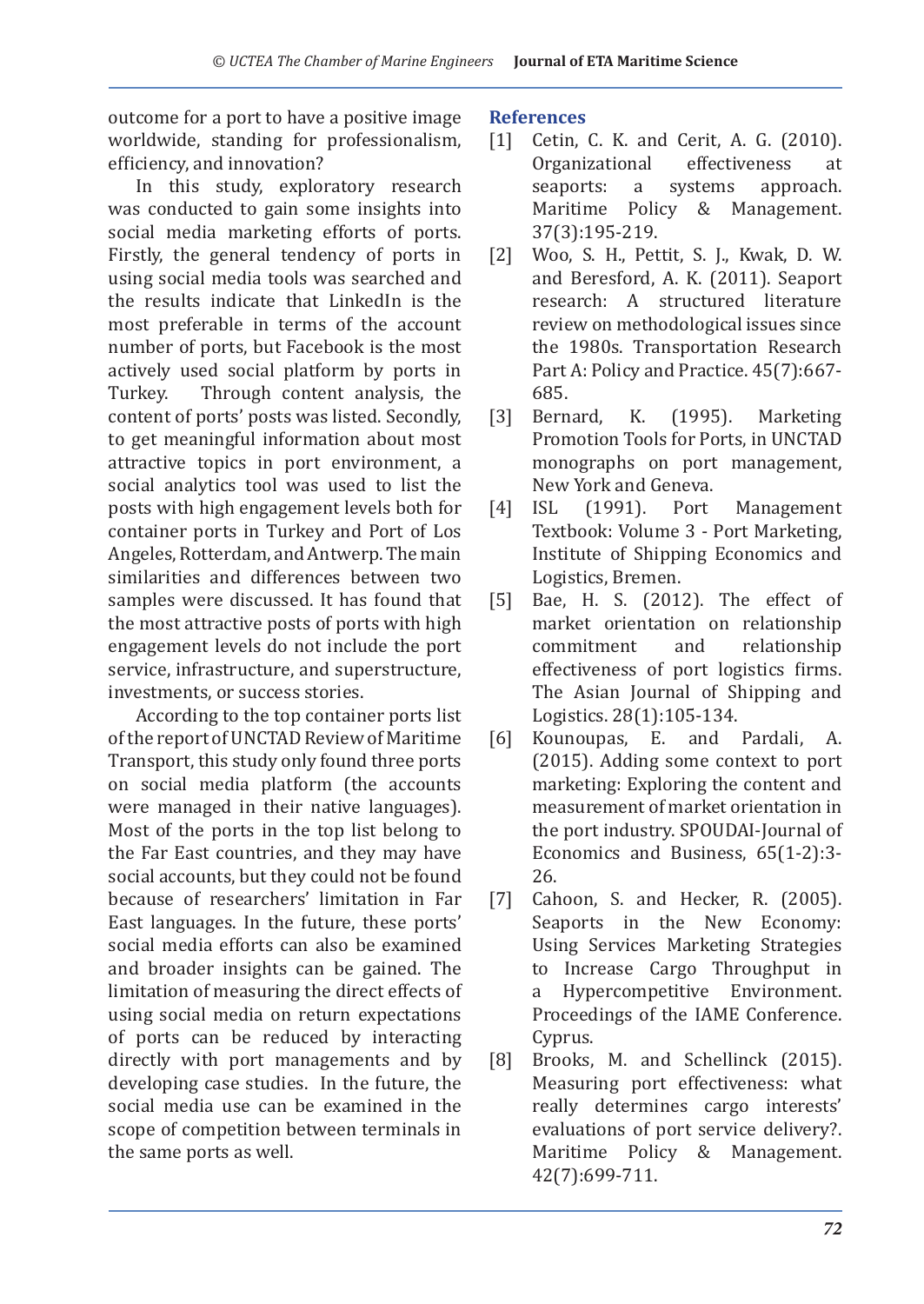- [9] Thai, V. V. (2016). The impact of port service quality on customer satisfaction: The case of Singapore. Maritime Economics & Logistics. 18(4): 458-475.
- [10] Asfour, A. M. (2016). The Impact of The Holistic Marketing Strategies on Increasing Customers satisfaction In Container terminal Ports, A Comparative Study Between East And West Port Said Container Terminals. The International Maritime Transport & Logistics Conference (Marlog 5) Toward Smart Ports 13 - 15 March.
- [11] Pardali, A. and Kounoupas, E. (2007). The application of marketing strategies in the container seaport market. Proceedings of the 5th International Conference on Maritime Transport and Maritime History. Barcelona, Spain.
- [12] Bauk, S., Šekularac-Ivošević, S. and Jolić, N. (2015). Seaport positioning supported by the combination of some quantitative and qualitative approaches. Transport. 30(4): 385- 396.
- [13] Çalışkan, A, and Esmer, S. (2017). Port Industry Related Relationship Marketing Applications. Journal of ETA Maritime Science, 5 (2). 202-215.
- [14] Bennett, R. and Gabriel, H. (2001). Reputation, trust and supplier commitment: the case of shipping company/seaport relations. Journal of business & industrial marketing. 16(6):424-438.
- [15] Pando J., Araujo, A. and Maqueda, F.J. (2005). Marketing management at the world's major ports. Maritime Policy & Management. 32(2):67-87.<br>Cahoon, S. (2007). Marketing
- $[16]$  Cahoon, communications for seaports: a matter of survival and growth. Maritime Policy & Management. 34(2):151-168.
- [17] Parola, F., Satta, G., Penco, L. and Profumo, G. (2013). Emerging Port

Authority communication strategies:<br>Assessing the determinants of determinants disclosure in the annual report. Research in Transportation Business & Management. 8:134-147.

- [18] Notteboom, T., Parola, F., Satta, G., and Penco, L. (2015). Disclosure as a tool in stakeholder relations management: a longitudinal study on the Port of Rotterdam. International Journal of Logistics Research and Applications, 18(3), 228-250.<br>[19] Mäläskä, M.,
- Mäläskä, M., Saraniemi, S. and<br>Tähtinen, J. (2011), "Network "Network"<br>B2B SME actors' participation in<br>branding", Industrial Marketing Management, Vol. 40 No. 7, pp. 1144- 1152.
- [20] Kho, N. (2008), "B2B gets social media", EContent, Vol. 31 No. 3, pp. 26- 30.
- [21] Mangold, W. G., and Faulds, D. J. (2009). Social media: The new hybrid element of the promotion mix. Business horizons, 52(4), 357-365.
- [22] Esmer, S. (2011). Liman İşletmelerinde<br>hizmet pazarlaması: pazarlama pazarlaması: iletişimi. Detay Yayıncılık.
- [23] Esmer, S., Nguyen, H. O., Bandara, Y. M., and Yeni, K. (2016). Non-price competition in the port sector: A case study of p orts in Turkey. The Asian Journal of Shipping and Logistics, 32(1), 3-11.
- [24] Moglia, F. and M. Sanguineri. (2003). "Port Planning: The Need for a New Approach." Maritime Economics & Logistics 5: 413–425.
- [25] Dooms, M., A. Verbeke, and E.<br>Haezendonck. 2013. "Stakeholder Haezendonck. 2013. Management and Path Dependence in Large-scale Transport Infrastructure Development: The Port of Antwerp<br>Case (1960-2010)." Journal of  $(1960 - 2010)$ ." Journal Transport Geography 27: 14–25.
- [26] Brooks, M. R., and A. A. Pallis. (2008). "Assessing Port Governance